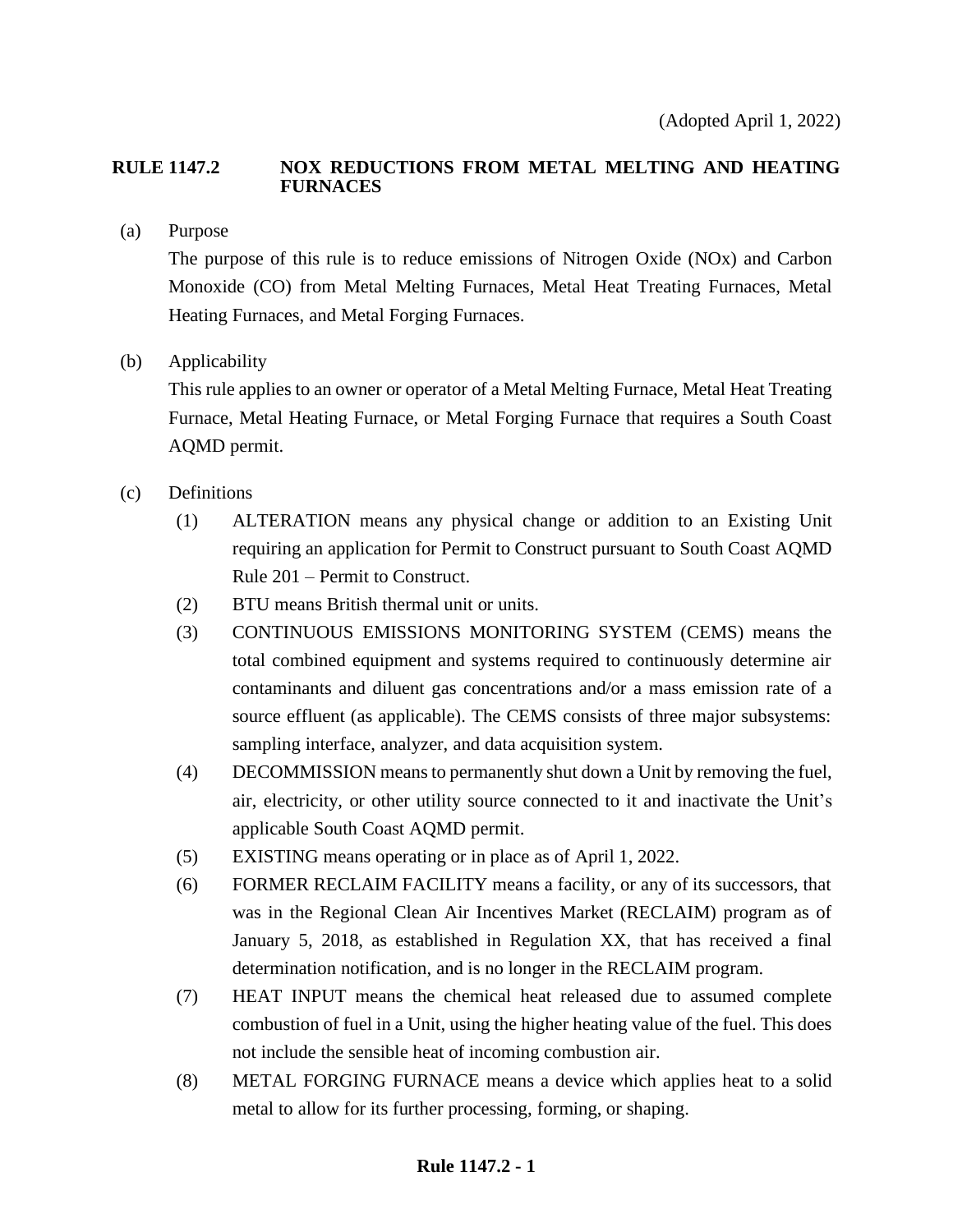- (c) (9) METAL HEAT TREATING FURNACE means a device where heat is applied to a solid metal in order to alter its chemical properties, alter its microstructure to achieve desired mechanical properties (strength, hardness, toughness, ductility, and corrosion resistance), or alter its surface chemistry.
	- (10) METAL HEATING FURNACE means a device where heat is applied to a solid metal in order to alter its physical properties.
	- (11) METAL MELTING FURNACE means a device where metal is heated to, or maintained in, a molten state.
	- (12) NEW UNIT means a Unit that is installed, relocated, or replaced after April 1, 2022.
	- (13) NON-RECLAIM FACILITY means a facility, or any of its successors, that was not in the Regional Clean Air Incentives Market program as of January 5, 2018, as established in Regulation XX.
	- (14) OPERATING HOURS means the number of hours in which fuel is burned by a UNIT.
	- (15) OXIDES OF NITROGEN (NOX) EMISSIONS is the sum of nitrogen oxide and nitrogen dioxide in the flue gas, collectively expressed as nitrogen dioxide.
	- (16) RADIANT-TUBE BURNER means an indirect-fired burner where combustion takes place in a tube to prevent contact between the products of combustion and the parts being heated.
	- (17) RATED HEAT INPUT CAPACITY means the Heat Input of the combustion Unit specified on a permanent rating plate attached by the manufacturer to the device. If the Unit has been altered or modified, the new Rated Heat Input Capacity as specified in subparagraph  $(i)(2)(A)$  shall be considered as the Rated Heat Input Capacity.
	- (18) RECLAIM FACILITY means a facility, or any of its successors, that was in the Regional Clean Air Incentives Market program as of January 5, 2018, as established in Regulation XX.
	- (19) REFRACTORY DRY-OUT is as defined in South Coast AQMD Rule 429 Startup and Shutdown Exemption Provisions for Oxides of Nitrogen.
	- (20) SHUTDOWN is as defined in South Coast AQMD Rule 429 Startup and Shutdown Exemption Provisions for Oxides of Nitrogen.
	- (21) STARTUP is as defined in South Coast AQMD Rule 429 Startup and Shutdown Exemption Provisions for Oxides of Nitrogen.
	- (22) THERM means 100,000 Btu.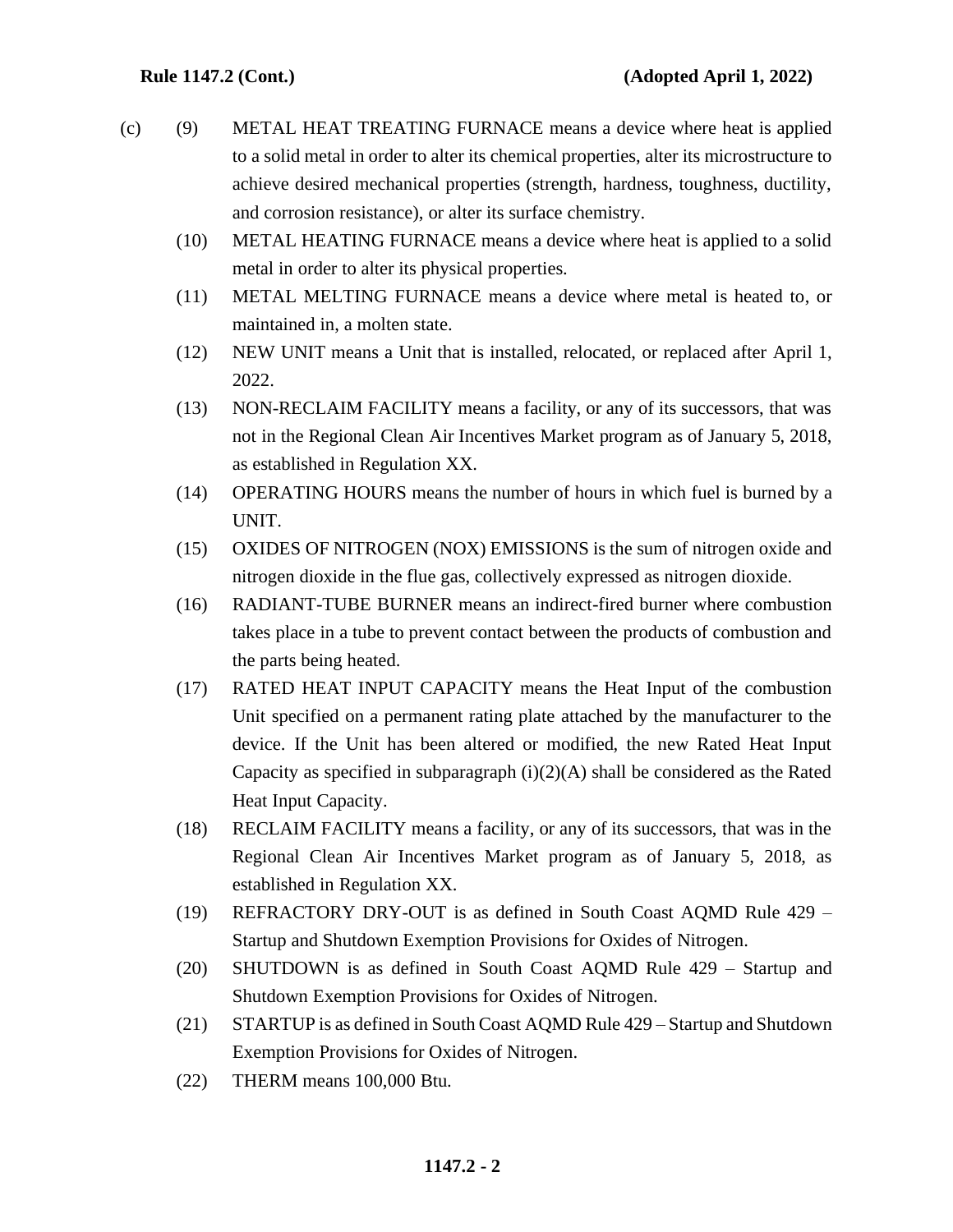- (c) (23) UNIT means any Metal Melting Furnace, Metal Heat Treating Furnace, Metal Heating Furnace, or Metal Forging Furnace.
- (d) Requirements
	- (1) Until an owner or operator is required to meet the NOx and CO concentration limits in Table 1 or the alternative NOx and CO concentration limits in Table 2 pursuant to the implementation schedule in subdivision (e), the owner or operator shall not operate a Unit that exceeds a NOx concentration limit of:
		- (A) 60 ppmv, corrected to 3% oxygen, dry, for any Unit at a Non-RECLAIM Facility as demonstrated pursuant to subdivision (h); or
		- (B) 102 ppmv, corrected to 3% oxygen, dry, or an existing NOx concentration limit, whichever is lower, and as demonstrated pursuant to subdivision (h), for any Unit at a RECLAIM Facility upon the date of becoming a Former RECLAIM Facility.
	- (2) An owner or operator of a Unit with a Rated Heat Input Capacity less than 40 MMBtu/hr shall not operate the Unit that exceeds the applicable NOx or CO concentration limits in Table 1 beyond the dates specified in the implementation schedule in paragraph (e)(1) as demonstrated pursuant to subdivision (h).
	- (3) An owner or operator of a Unit with a Rated Heat Input Capacity less than 40 MMBtu/hr and where the burner age is less than 32 years old, as of January 1, 2023 as determined pursuant to subdivision (f), may elect to comply with the NOx and CO concentration limits in Table 1 pursuant to the alternative implementation schedule in paragraph (e)(2), provided that:
		- (A) The owner or operator operates the Unit in compliance with the permit if the Unit has an Existing permit condition that complies with the alternative NOx and CO concentration limits in Table 2; or
		- (B) The owner or operator of a Unit that does not have an Existing permit condition pursuant to subparagraph  $(d)(3)(A)$ :
			- (i) Submits a permit application by July 1, 2023, to add a permit condition to the Permit to Operate that requires compliance with the alternative NOx and CO concentration limits in Table 2; and
			- (ii) Demonstrates compliance with the alternative NOx and CO concentration limits in Table 2 by a source test conducted pursuant to subdivision (h) and the source test report is approved by the Executive Officer pursuant to the implementation schedule in paragraph  $(e)(2)$  where the source test has been conducted no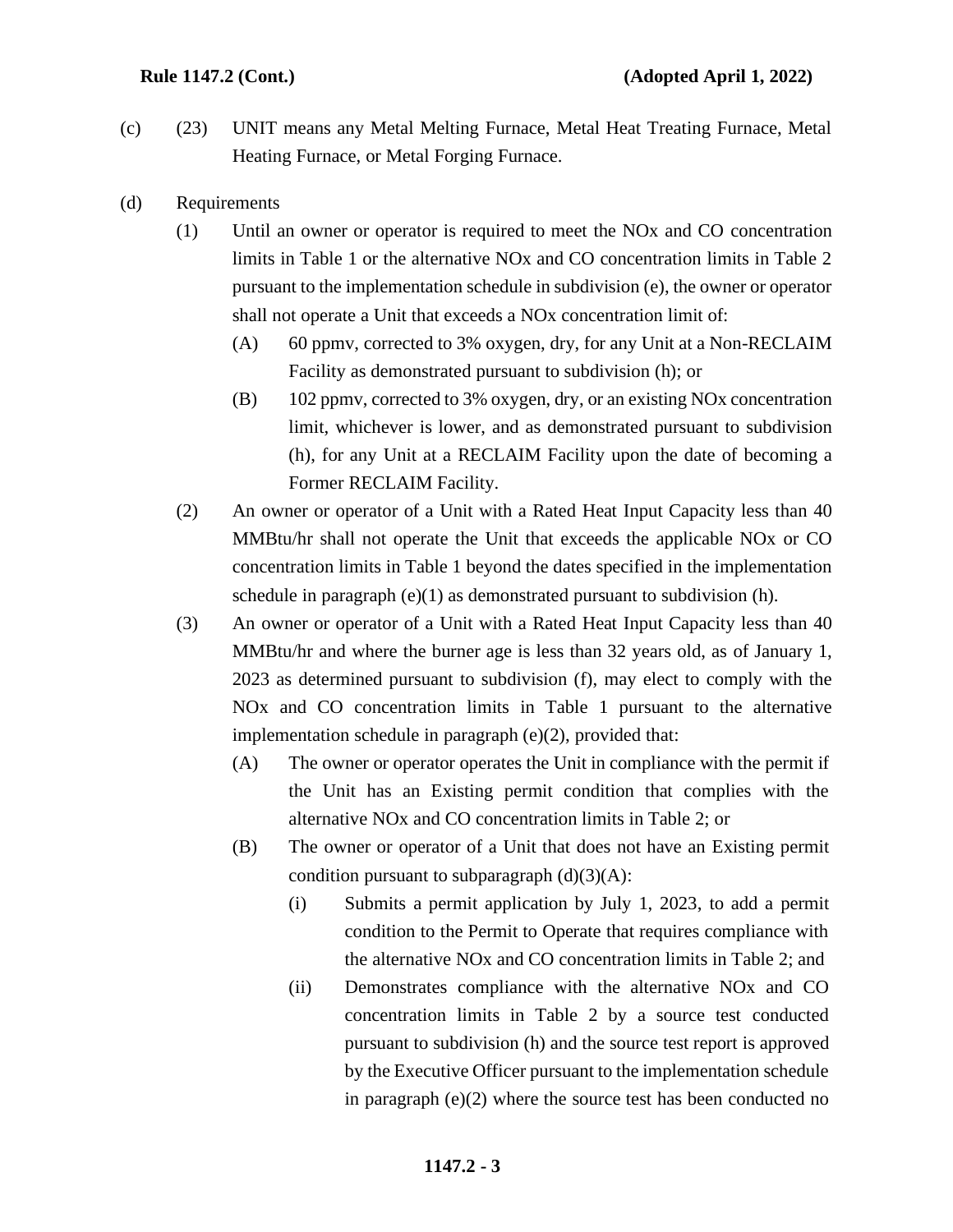later than 36 months prior to the application submittal and where no modification to the Unit has been made between the date of the source test and when the permit application is submitted.

- (d) (4) An owner or operator of a Unit greater than or equal to 40 MMBtu/hr shall not operate a Unit that exceeds the applicable NOx or CO concentration limits in Table 1 beyond the dates specified in the implementation schedule in paragraph  $(e)(3)$ .
	- (5) An owner or operator of a New Unit shall not operate a New Unit that exceeds the applicable NOx or CO concentration limits in Table 3.
	- (6) In lieu of complying with the NOx and CO concentration limit requirements of paragraphs  $(d)(1)$  through  $(d)(4)$  an owner or operator of a Unit may elect to Decommission the Unit pursuant to paragraph (e)(6).
	- (7) In lieu of complying with the NOx and CO concentration limit requirements of paragraphs  $(d)(1)$  through  $(d)(5)$ , an owner or operator of a Unit may elect to comply with the following, whichever is lower:
		- (A) NOx emissions less than one pound per day, averaged over a calendar month, pursuant to subdivision (g) and maintain records pursuant to subdivision (j); or
		- (B) Any new or Existing permit limit of less than one pound of NOx per day.
	- (8) An owner or operator of a Unit electing to comply with paragraph  $(d)(7)$  that fails to demonstrate compliance with paragraph  $(d)(7)$  shall:
		- (A) Submit a permit application to meet the concentration limits in Table 1 within 180 days of failure to demonstrate compliance with paragraph  $(d)(7)$ ; and
		- (B) Meet the concentration limits in Table 1 no later than:
			- (i) 12 months after a permit is issued; or
			- (ii) The expiration date of the permit, if any extension of time has been approved in writing pursuant to Rule 205.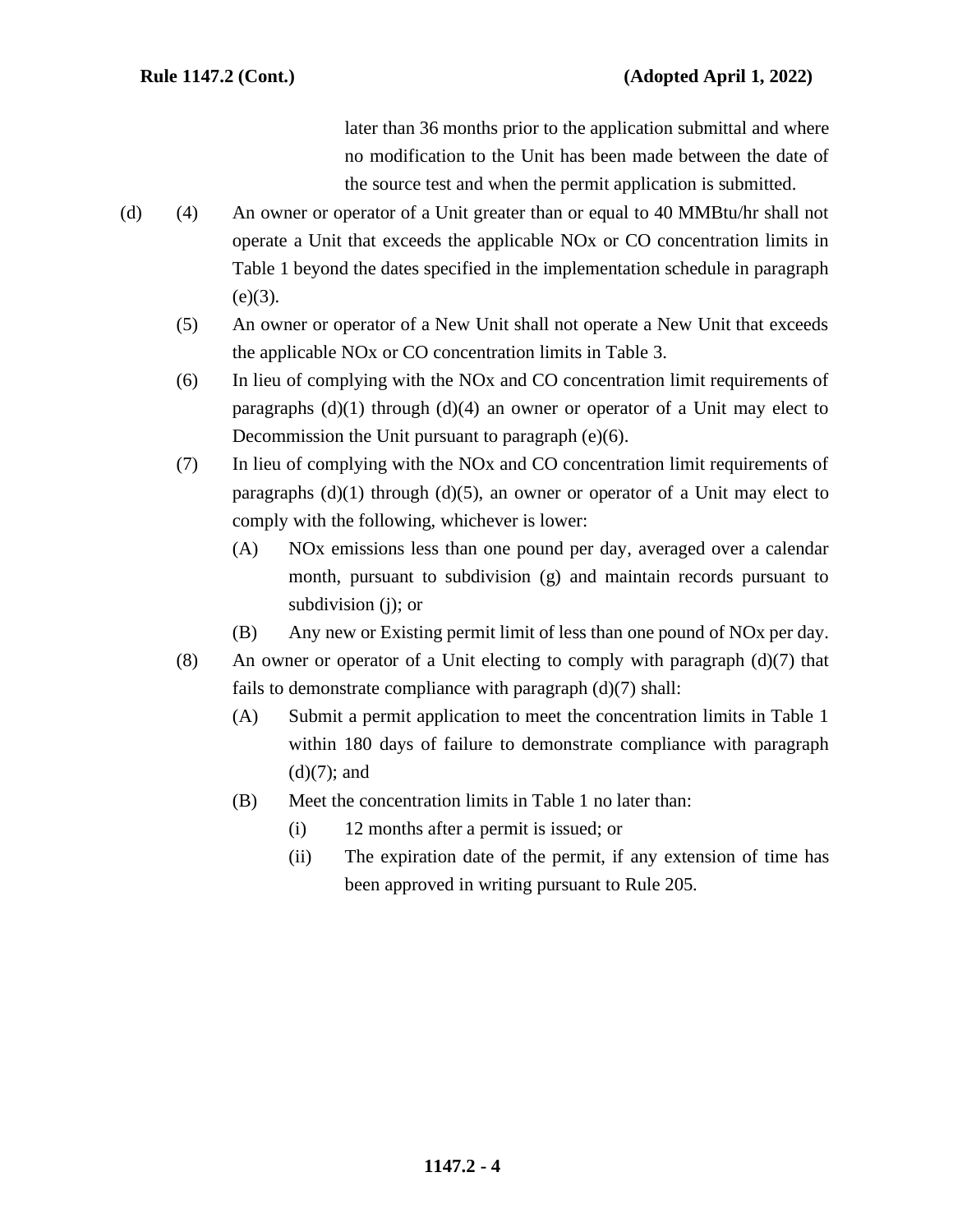| <b>Unit Size</b>      | <b>Furnace Type</b>                                      | <b>Temperature</b>      | NOx Limit $\overline{^{1,2}}$<br>(ppmv) | $CO$ Limit <sup>1</sup><br>(ppmv) |
|-----------------------|----------------------------------------------------------|-------------------------|-----------------------------------------|-----------------------------------|
|                       | Metal Melting                                            | <b>All Temperatures</b> | 40                                      |                                   |
| < 40<br>MMBtu/hr      | Metal Heat Treating, Metal<br>Heating, and Metal Forging | ≤ 1,200 °F              | 40                                      |                                   |
|                       |                                                          | $>1,200$ °F             | 50                                      | 1,000                             |
|                       | Units with<br><b>Radiant-Tube Burners</b>                | <b>All Temperatures</b> | 50                                      |                                   |
| $\geq 40$<br>MMBtu/hr | All Units                                                | <b>All Temperatures</b> | 15                                      |                                   |

**Table 1 – NOx and CO Concentration Limits for Existing Units**

 $\frac{1}{1}$  Corrected to 3% oxygen, dry

<sup>2</sup> Averaged over an 8-hour rolling interval for Units equipped with a certified NOx CEMS

| <b>Unit Size</b> | <b>Furnace Type</b>                | <b>Temperature</b>      | $\textbf{NOx Limit}^{1,2}$<br>(ppmy) | $CO$ Limit <sup>1</sup><br>(ppmy) |
|------------------|------------------------------------|-------------------------|--------------------------------------|-----------------------------------|
|                  | <b>Metal Melting</b>               | <b>All Temperatures</b> | 50                                   |                                   |
| < 40             | Metal Heat Treating, Metal         | $\leq$ 1,200 °F         | 50                                   | 1,000                             |
| MMBtu/hr         | Heating, and Metal Forging         | $>1,200$ °F             | 60                                   |                                   |
|                  | Units with<br>Radiant-Tube Burners | <b>All Temperatures</b> | 60                                   |                                   |

|  | Table 2 – Alternative NOx and CO Concentration Limits for Existing Units |  |
|--|--------------------------------------------------------------------------|--|
|  |                                                                          |  |

 $\frac{1}{1}$  Corrected to 3% oxygen, dry

<sup>2</sup> Averaged over an 8-hour rolling interval for Units equipped with a certified NOx CEMS

| <b>Unit Size</b>                                                                                                                              | <b>Furnace Type</b> | <b>Temperature</b>      | $\textbf{NOx Limit}^{1,2}$<br>(ppmy) | $CO$ Limit <sup>1</sup><br>(ppmy) |
|-----------------------------------------------------------------------------------------------------------------------------------------------|---------------------|-------------------------|--------------------------------------|-----------------------------------|
| Metal Melting<br>< 40<br>Metal Heat Treating,<br>MMBtu/hr<br>Metal Heating, and<br>Metal Forging<br>Units with<br><b>Radiant-Tube Burners</b> |                     | <b>All Temperatures</b> | 40                                   |                                   |
|                                                                                                                                               | ≤ 1,200 °F          | 30                      |                                      |                                   |
|                                                                                                                                               |                     | $>1,200$ °F             | 40                                   |                                   |
|                                                                                                                                               |                     | All Temperatures        | 40                                   | 1,000                             |
| $\geq 40$<br>MMBtu/hr                                                                                                                         | All Units           | All Temperatures        | 15                                   |                                   |

**Table 3 – NOx and CO Concentration Limits for New Units**

<sup>1</sup> Corrected to 3% oxygen, dry

<sup>2</sup> Averaged over an 8-hour rolling interval for Units equipped with a certified NOx CEMS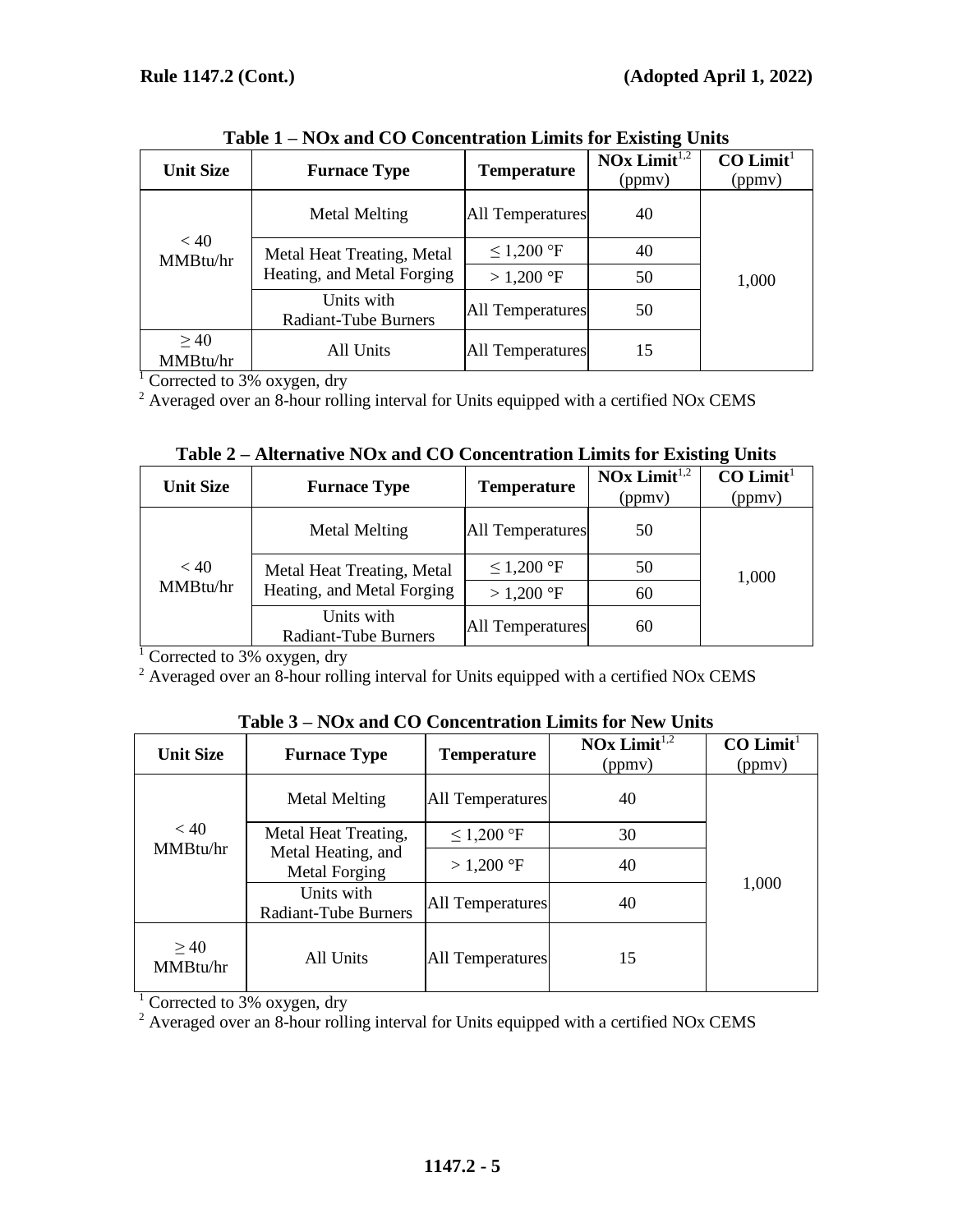- (e) Implementation Schedules
	- (1) An owner or operator of a Unit with a Rated Heat Input Capacity less than 40 MMBtu/hr that is required to meet the NOx and CO concentration limits in Table 1 pursuant to paragraph (d)(2) shall:
		- (A) Submit a permit application for each Unit to limit the NOx and CO concentrations to a level not to exceed the concentration limits in Table 1:
			- (i) On or before July 1, 2023, for any Unit where the burner age is 12 years or older, as determined pursuant to subdivision (f), as of January 1, 2023; or
			- (ii) On or before July 1 of the year when a Unit's burner age reaches 12 years, as determined pursuant to subdivision (f), by January 1 of that year; and
		- (B) Cease operation of the Unit that exceeds the NOx or CO concentration limits in Table 1 no later than:
			- (i) 12 months after a permit is issued; or
			- (ii) The expiration date of the permit, if any extension of time has been approved in writing pursuant to Rule 205.
	- (2) An owner or operator of a Unit with a Rated Heat Input Capacity less than 40 MMBtu/hr that meets the requirements for use of an alternative implementation schedule pursuant to subparagraph  $(d)(3)(A)$  or  $(d)(3)(B)$ , shall:
		- (A) Submit a permit application for each Unit to limit the NOx and CO concentrations to a level not to exceed the concentration limits in Table 1 on or before July 1 of the year when a Unit's burner age reaches 32 years, as determined pursuant to subdivision (f), by January 1 of that year; and
		- (B) Cease operation of the Unit that exceeds the NOx or CO concentration limits in Table 1, no later than:
			- (i) 12 months after a permit is issued; or
			- (ii) The expiration date of the permit, if any extension of time has been approved in writing pursuant to Rule 205.
	- (3) An owner or operator of a Unit with a Rated Heat Input Capacity greater than or equal to 40 MMBtu/hr shall:
		- (A) Submit a permit application for each Unit to limit the NOx and CO concentrations to a level not to exceed the concentration limits in Table 1 on or before July 1, 2023; and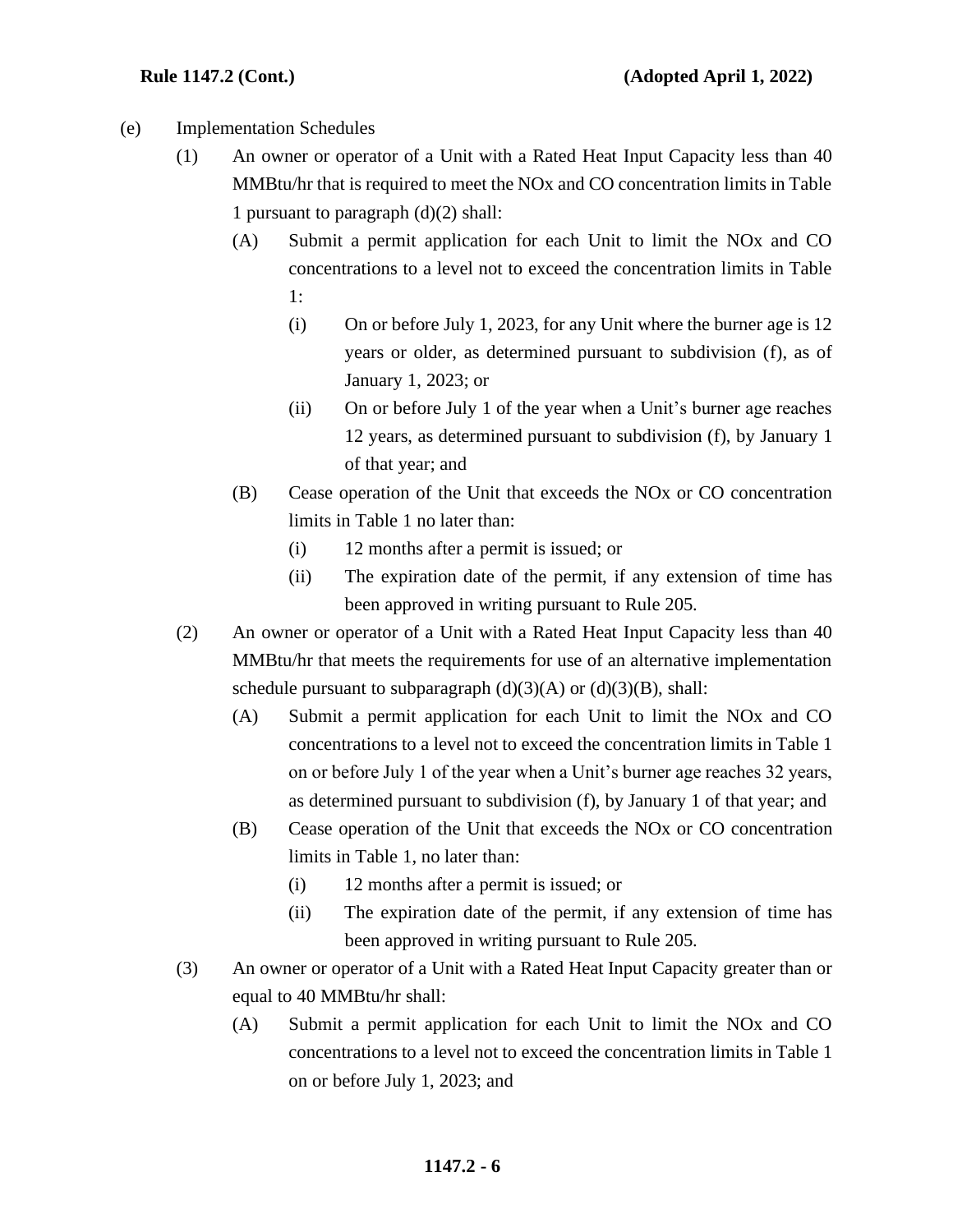- (e) (3) (B) Cease operation of the Unit that exceeds the NOx or CO concentration limit in Table 1, no later than:
	- (i) 18 months after a permit is issued; or
	- (ii) The expiration date of the permit, if any extension of time has been approved in writing pursuant to Rule 205.
	- (4) An owner or operator of a Unit that fails to comply with the requirements of paragraph  $(d)(2)$ ,  $(d)(3)$ , or  $(d)(4)$  shall:
		- (A) For Units with a Rated Heat Input Capacity less than 40 MMBtu/hr, not operate the Unit unless the Unit meets the concentration limits in Table 1 or Table 2 by the following dates, whichever is sooner:
			- (i) 12 months after a permit is issued or the expiration date of the permit, if any extension of time has been approved in writing pursuant to Rule 205; or
			- (ii) 30 months following the permit application submittal date in the implementation schedule of paragraphs  $(e)(1)$  or  $(e)(2)$ .
		- (B) For Units with a Rated Heat Input Capacity greater than or equal to 40 MMBtu/hr, not operate the Unit unless the Unit meets the concentration limits in Table 1 by the following dates, whichever is sooner:
			- (i) 18 months after a permit is issued or the expiration date of the permit, if any extension of time has been approved in writing pursuant to Rule 205; or
			- (ii) 36 months following the permit application submittal date in the implementation schedule of paragraph (e)(3).
	- (5) An owner or operator of a Unit that demonstrates compliance with the concentration limit requirements of paragraph  $(d)(2)$ ,  $(d)(3)$ , or  $(d)(4)$  pursuant to subdivision (h) without any Alteration to the Unit and without a permit condition requiring compliance with the NOx and CO concentration limits specified in Table 1 or Table 2 shall submit a permit application to modify the Permit to Operate for the Unit pursuant to the implementation schedule in paragraph  $(e)(1)$ ,  $(e)(2)$ , or  $(e)(3)$ .
	- (6) An owner or operator that elects to Decommission a Unit, in lieu of meeting the requirements of paragraph (d)(1), (d)(2), (d)(3), or (d)(4) shall Decommission the Unit no later than 30 months following the permit application submittal date pursuant to the implementation schedule in paragraphs  $(e)(1)$  through  $(e)(3)$  and, by that date, inactivate the Unit's applicable South Coast AQMD permit.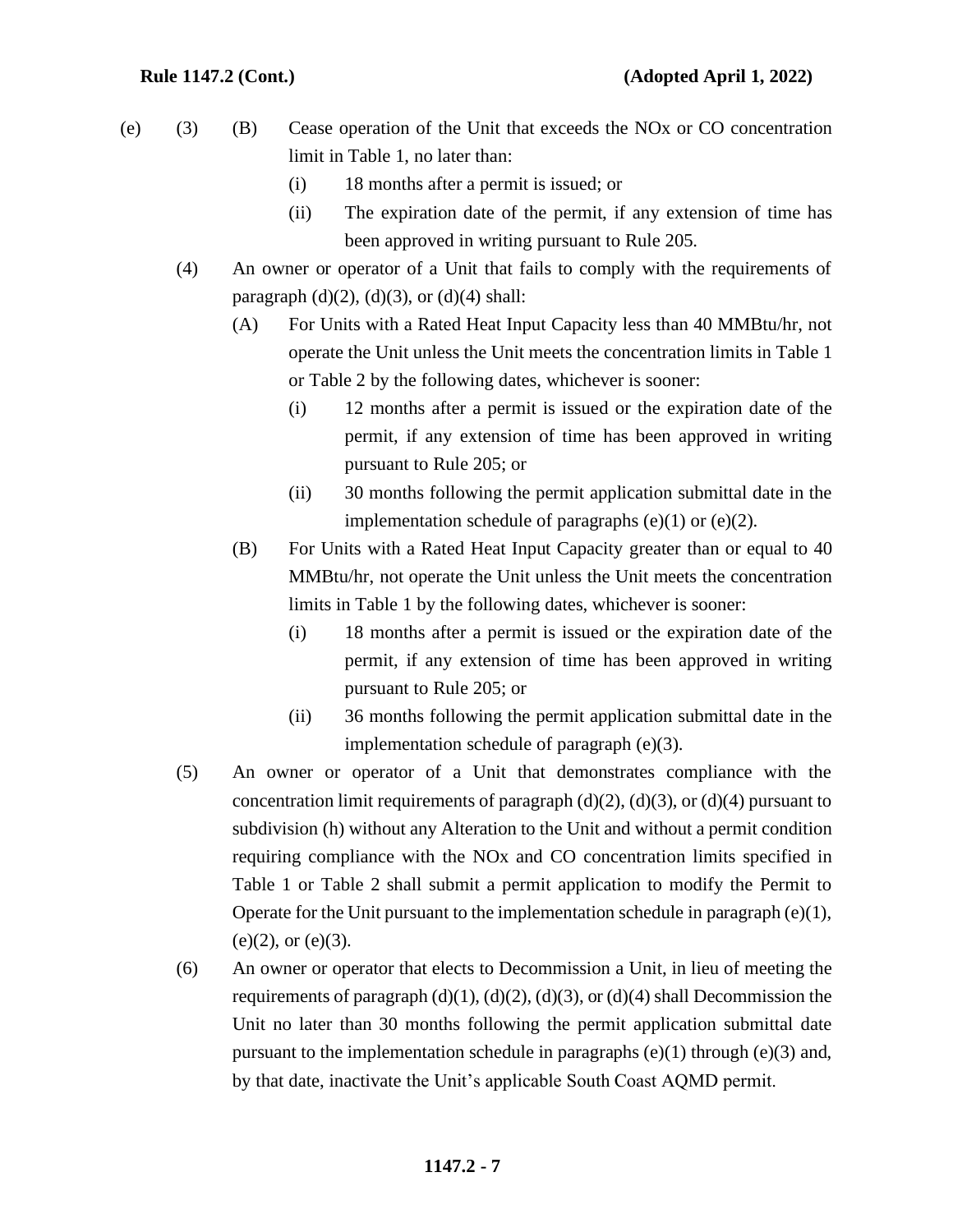(e) (7) Implementation Schedule for Facilities with Two or More Units

An owner or operator of a facility with two or more Units subject to paragraphs  $(d)(2)$ ,  $(d)(3)$ , or  $(d)(4)$  with a July 1, 2023 permit application submittal date pursuant to the implementation schedule in paragraph  $(e)(1)$  or  $(e)(2)$ , may elect to comply with the multiple unit implementation schedule pursuant to Table 4, in lieu of the implementation schedule in paragraph  $(e)(1)$  or  $(e)(2)$ , provided:

- (A) The owner or operator submits permit applications by the permit application submittal dates specified in Table 4 to comply with the concentration limits in Table 1; where
	- (i) The total Rated Heat Input Capacity means the sum of all of the Units' Rated Heat Input Capacity that are subject to the multiple unit implementation schedule in Table 4; and
	- (ii) The minimum percentages listed in Table 4 require that the calculated number of Units is rounded up to the nearest whole number of Units.
- (B) Each Unit demonstrates compliance, pursuant to subdivision (h), with the concentration limits in Table 1 no later than:
	- (i) 12 months after a permit is issued; or
	- (ii) The expiration date of the permit, if any extension of time has been approved in writing pursuant to Rule 205.
- (C) The owner or operator that elects to meet the permit application submission requirements of subparagraph (e)(7)(A) by Decommissioning a Unit shall Decommission the Unit within 30 months of the applicable permit application submittal deadline in Table 4 and, by that date, inactivate the Unit's applicable South Coast AQMD permit.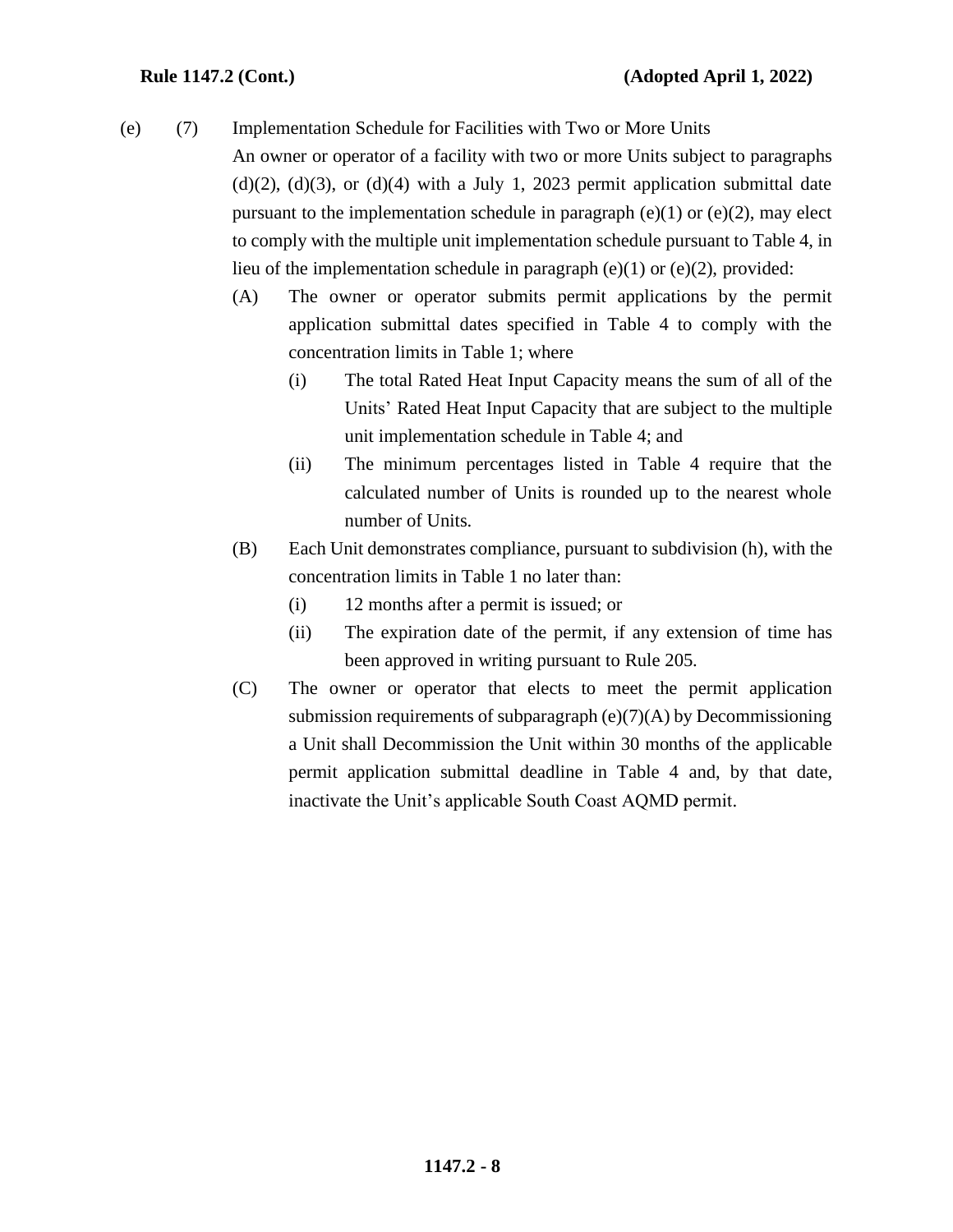| <b>Permit Application</b><br><b>Submittal Deadline</b> | $2 - 9$ Units<br>(Minimum % of<br>total Rated Heat<br><b>Input Capacity)</b> | $10 - 19$ Units<br>(Minimum % of<br>total Rated Heat<br><b>Input Capacity</b> ) | <b>20 or More Units</b><br>(Minimum % of<br>total Rated Heat<br><b>Input Capacity</b> ) |
|--------------------------------------------------------|------------------------------------------------------------------------------|---------------------------------------------------------------------------------|-----------------------------------------------------------------------------------------|
| January 1, 2023                                        | 50%                                                                          |                                                                                 |                                                                                         |
| January 1, 2024                                        | 100%                                                                         | 50%                                                                             | 33%                                                                                     |
| January 1, 2025                                        |                                                                              |                                                                                 |                                                                                         |
| January 1, 2026                                        |                                                                              | 100%                                                                            | 67%                                                                                     |
| January 1, 2027                                        | Not Applicable                                                               | Not Applicable                                                                  |                                                                                         |
| January 1, 2028                                        |                                                                              |                                                                                 | 100%                                                                                    |

**Table 4 – Multiple Unit Implementation Schedule to Meet Concentration Limits in Table 1**

(f) Determination of Burner Age

- (1) Burner age for Units with a Rated Heat Input Capacity less than 40 MMBtu/hr and equipped with burners of varying ages shall be based on the oldest burner age.
- (2) Burner age shall be based on the original date of installation determined by:
	- (A) Invoice from burner manufacturer for purchase of burner equipment;
	- (B) Information submitted to the South Coast AQMD with applications for permit prior to April 1, 2022 for the specific burner;
	- (C) Original Unit manufacturer's identification or rating plate permanently affixed to the Unit; or
	- (D) Any other method of determining burner age that can be substantiated through sufficient written information as approved by the Executive Officer.
- (3) The burner shall be deemed to be 32 years old as of January 1, 2023, for any Unit where the burner age cannot be determined pursuant to paragraph (f)(2).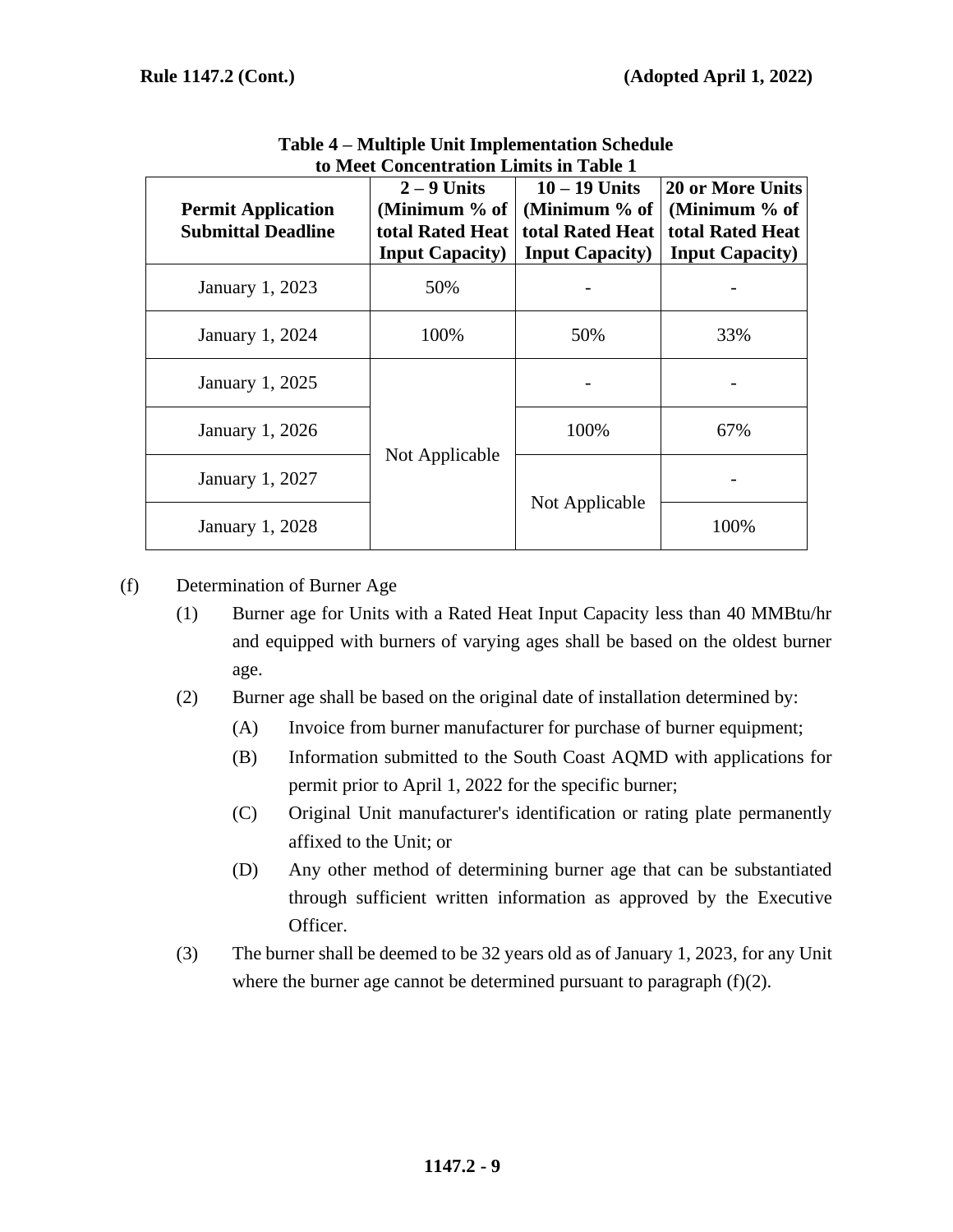- (g) Demonstration of Less than One Pound NOx per Day Averaged Over a Calendar Month
	- (1) Effective upon October 1, 2022, an owner or operator demonstrating compliance with NOx emissions of less than one pound per day, averaged over a calendar month, shall:
		- (A) Install and maintain in service a non-resettable totalizing time meter on the Unit and operate the Unit no more than the specified time per calendar month in Table 5 or as calculated using Equation 1; or

Monthly Operating Hours =  $D \div [R x (EF \div HHV)]$  (Equation 1)

Where,

- $D =$  Number of Days in Calendar Month
- $R =$  Rated Heat Input Capacity (MMBtu/hr)
- $EF = Emission Factor for the Unit (lbs NOx/MMScf natural gas)$
- $HHV = Higher Heating Value of Natural Gas (1,050 MMBtu/MMScf)$

| <b>Unit Rated Heat Input</b><br>Capacity (Btu/hr) | <b>Monthly Operating Limit</b><br>(hours) |
|---------------------------------------------------|-------------------------------------------|
| < 1,000,000                                       | 240                                       |
| $\geq 1,000,000$ to $\leq 1,500,000$              | 160                                       |
| $\geq 1,500,000$ to $\leq 2,000,000$              | 20                                        |

**Table 5 –Monthly Operating Limits**

(B) Install and maintain in service a non-resettable totalizing fuel meter on the Unit and consume no more than the Therms of fuel per month calculated using Equation 2, with fuel use corrected to standard temperature and pressure.

Monthly Therms of Fuel =  $(D \div EF)$  x HHV x 10 (Equation 2)

Where,

 $D =$  Number of Days in Calendar Month

 $EF = Emission Factor for the Unit (lbs NOx/MMScf natural gas)$ 

HHV = Higher Heating Value of Natural Gas (1,050 MMBtu/MMScf)

 $10 =$  Conversion from MMBtu to Therms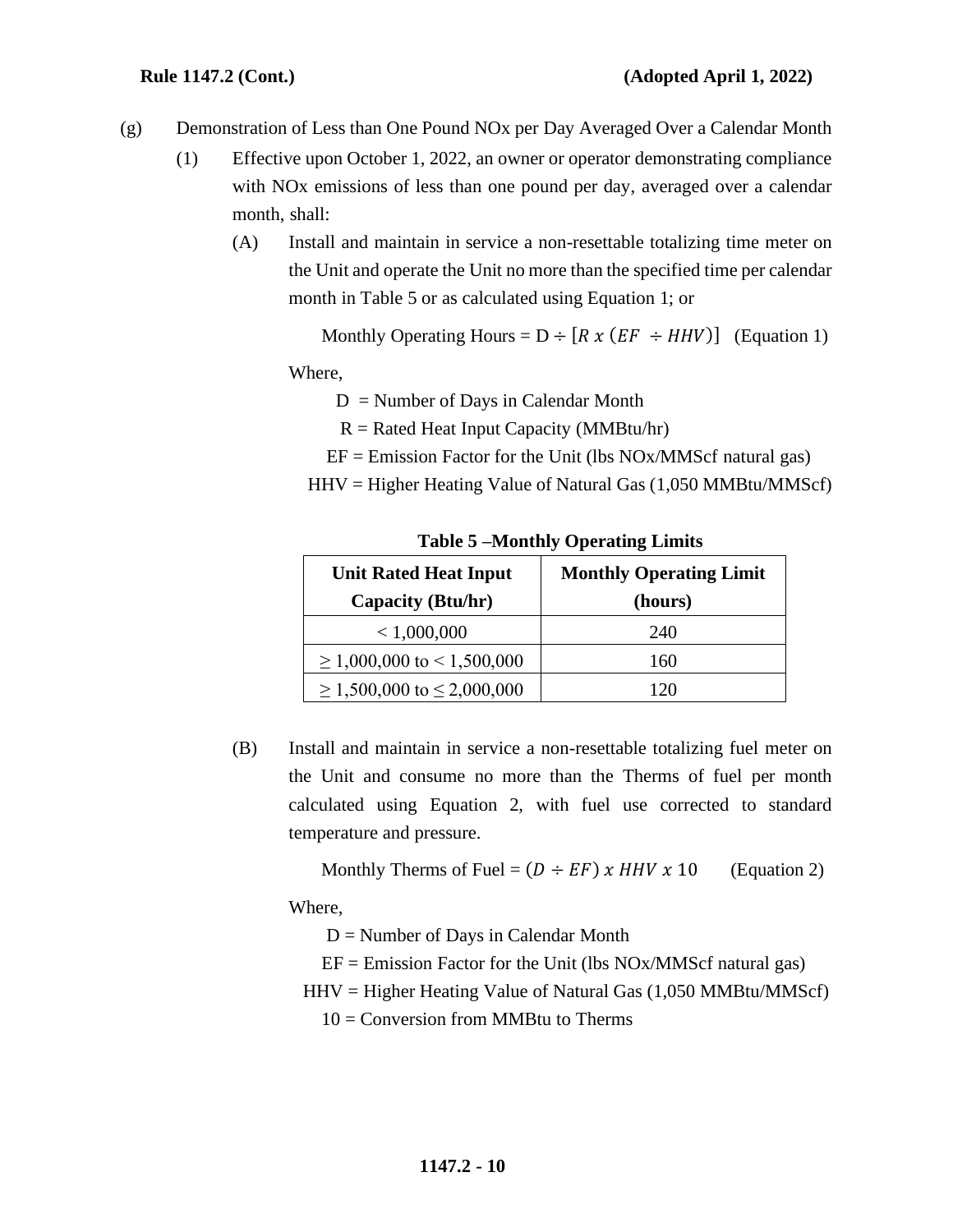- (h) Monitoring and Source Testing Requirements
	- (1) An owner or operator of a Unit subject to the concentration limit requirements in paragraph  $(d)(1)$ ,  $(d)(2)$ ,  $(d)(3)$ ,  $(d)(4)$ , or a South Coast AQMD permit concentration limit shall:
		- (A) For Units with a Rated Heat Input Capacity less than 10 MMBtu/hr, conduct a source test no later than 60 calendar months from the previous source test; or
		- (B) For Units with a Rated Heat Input Capacity greater than or equal to 10 MMBtu/hr, conduct a source test no later than:
			- (i) 60 calendar months from the previous source test for Units with an annual heat input of less than or equal to 23 billion Btu per year; or
			- (ii) 36 calendar months from the previous source test for Units with an annual heat input of greater than 23 billion Btu per year in any year.
	- (2) An owner or operator of a Unit shall conduct an initial source test:
		- (A) For Existing Units,
			- (i) No later than 24 months after April 1, 2022 or no later than 24 months after the facility operating the Unit becomes a Former RECLAIM Facility, whichever is later, and establish the date of this source test as the basis for subsequent source testing frequency; or
			- (ii) Use the results of a South Coast AQMD-approved source test conducted between the applicable frequency required in subparagraph  $(h)(1)(A)$  or  $(h)(1)(B)$  and April 1, 2022 and establish the date of this source test as the basis for subsequent source testing frequency. The source test and source test protocol must still be representative of the current operation of the equipment, or a new source test protocol will be required to be submitted pursuant to paragraph (h)(3).
		- (B) For New Units, no later than 18 months after the Permit to Construct is issued and establish the date of this source test as the basis for subsequent source testing frequency unless an extension of time has been approved in writing by the Executive Officer.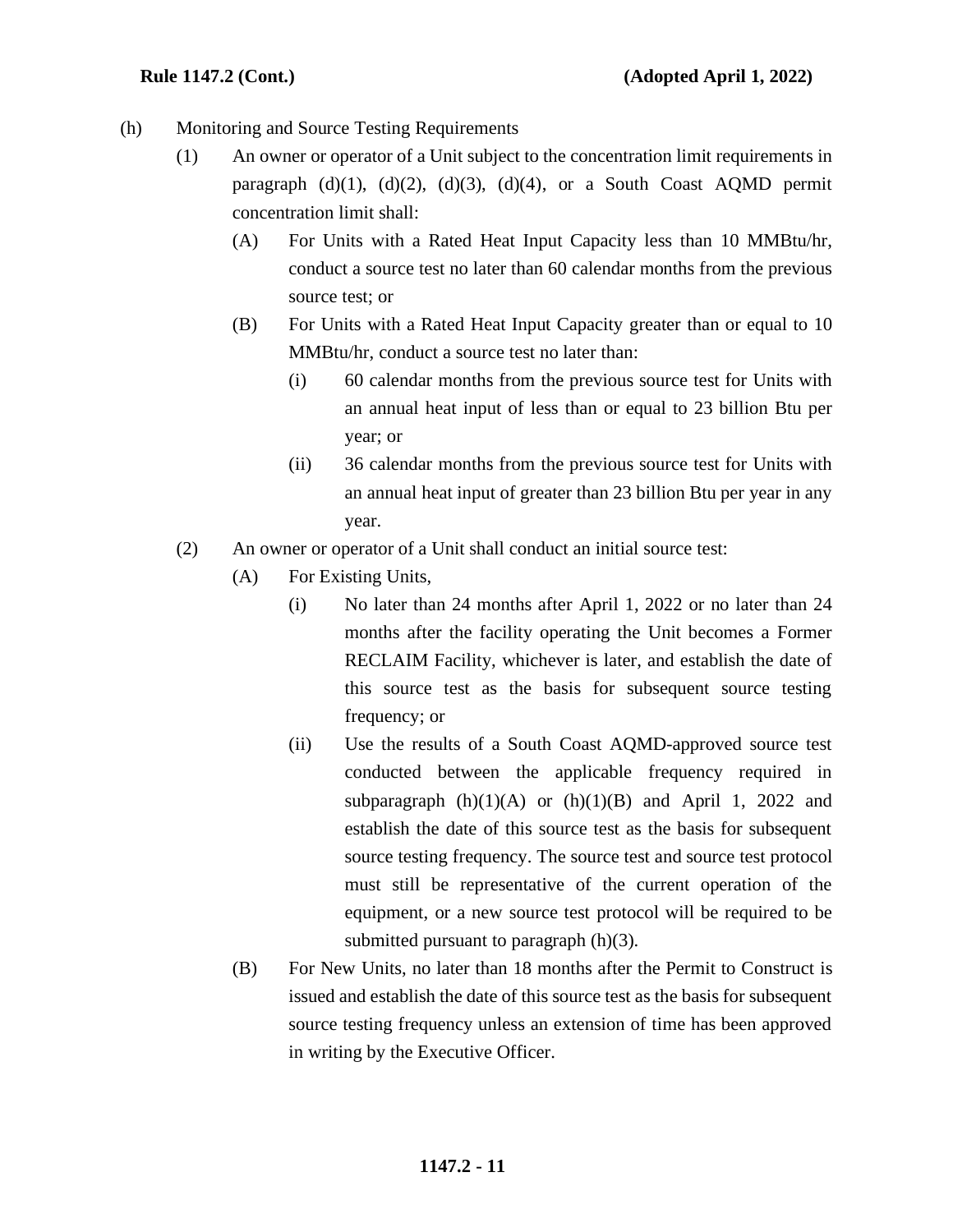- (h) (3) An owner or operator of a Unit shall submit a source test protocol to the Executive Officer for approval no later than 90 days prior to the scheduled source test and conduct the source test within the 90-day period, or within 30 days following the source test protocol approval, whichever is later.
	- (4) An owner or operator of a Unit that has a previously approved protocol pursuant to the protocol submission requirements of paragraph (h)(3) may submit the previously approved protocol if the burner and Unit have not been Altered in a manner that requires a permit modification, and rule or permit concentration limits have not become more stringent since the previous source test, unless the Executive Officer determines that the previously approved protocol is no longer applicable or requires modification and a new source test protocol is required to be submitted.
	- (5) Any source test conducted to demonstrate compliance shall use a South Coast AQMD-approved contractor under the Laboratory Approval Program according to the following procedures:
		- (A) South Coast AQMD Source Test Method 100.1 Instrumental Analyzer Procedures for Continuous Gaseous Emission Sampling (March 1989);
		- (B) South Coast AQMD Source Test Method 7.1 Determination of Nitrogen Oxide Emissions from Stationary Sources (March 1989);
		- (C) South Coast AQMD Source Test Method 10.1 Carbon Monoxide and Carbon Dioxide by Gas Chromatograph/Non-Dispersive Infrared Detector (GC/NDIR) - Oxygen by Gas Chromatograph-Thermal Conductivity (GC/TCD) (March 1989);
		- (D) EPA Test Method 19 Sulfur Dioxide Removal and Particulate, Sulfur Dioxide and Nitrogen Oxides from Electric Utility Steam Generators (August 2017); or
		- (E) Any alternative test method submitted in writing to, and pre-approved by, the Executive Officer of the South Coast AQMD, the California Air Resources Board, and the United States Environmental Protection Agency.
	- (6) Source test reports, including a description of the equipment tested, shall be submitted to the Executive Officer within 60 days of completion of the source test.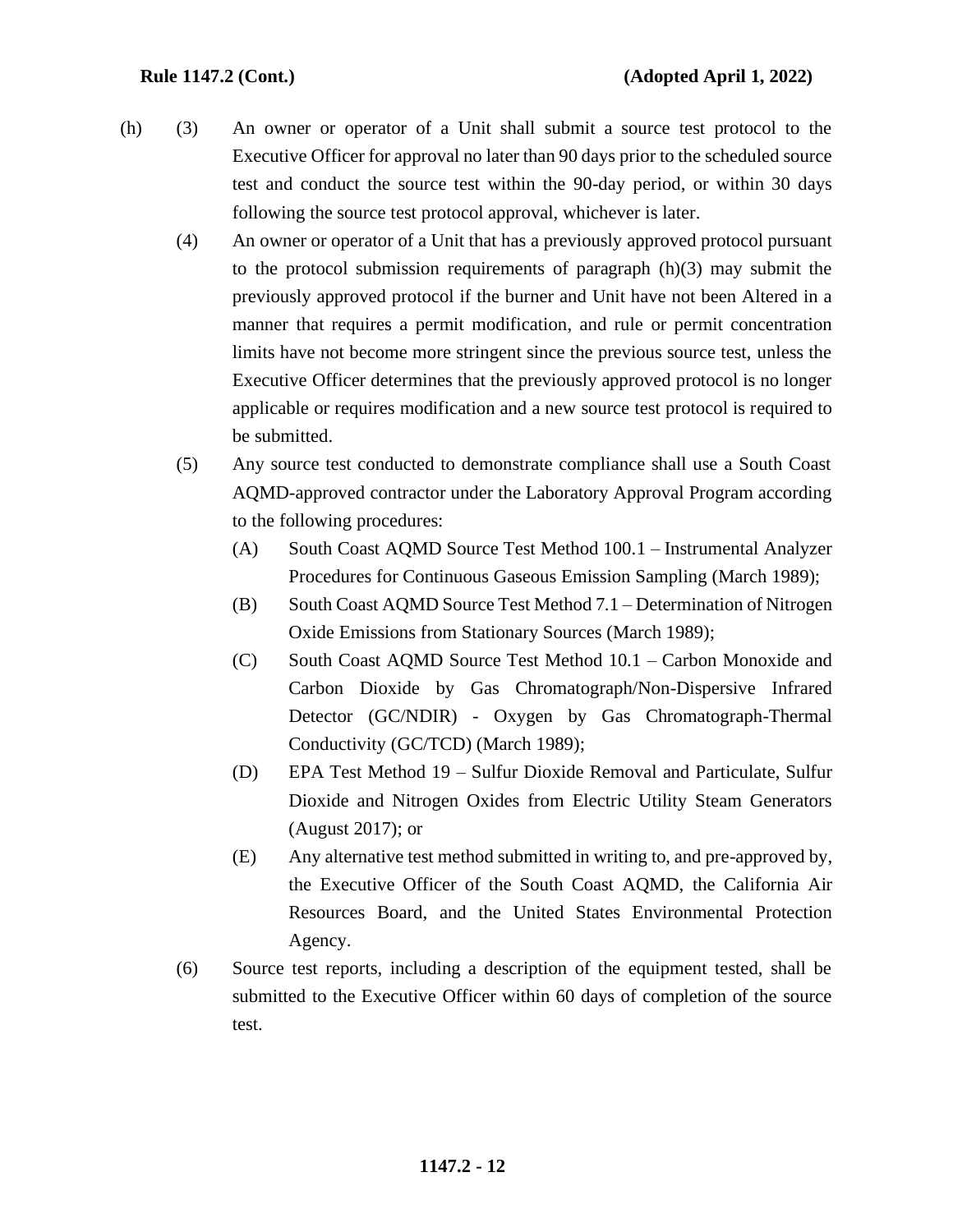- (h) (7) An owner or operator of a Unit conducting a source test shall:
	- (A) Not perform any Unit tuning, including modifying the air-to-fuel ratio and excess air content, subsequent to the beginning of a source test, except to maintain the burner settings set during the Unit tuning;
	- (B) Conduct the source test within the calendar month that the source test is due pursuant to the source testing frequency requirements in paragraph  $(h)(1)$ ; and
	- (C) For a Unit that is not in operation on the date the source test is required, conduct the source test by the end of seven consecutive days, or 15 cumulative days, of resumed operation.
	- (8) An owner or operator of a Unit with a Rated Heat Input Capacity greater than or equal to 40 MMBtu/hr shall:
		- (A) For Units located at a Non-RECLAIM Facility, install, certify, operate, and maintain a CEMS to measure NOx and oxygen within 12 months of April 1, 2022 pursuant to the applicable South Coast AQMD Rules 218.2 and 218.3 requirements to demonstrate compliance with the concentration limits in Table 1 at the corresponding oxygen correction and averaging times;
		- (B) For Units located at a Former RECLAIM Facility, install, certify, operate, and maintain a CEMS to measure NOx and oxygen within 12 months of receipt of the final determination notification or within 12 months of April 1, 2022, whichever is later, pursuant to the applicable South Coast AQMD Rules 218.2 and 218.3 requirements to demonstrate compliance with the concentration limits in Table 1 at the corresponding oxygen correction and averaging times;
		- (C) For Units located at a RECLAIM Facility install, certify, operate, and maintain a CEMS to measure NOx and oxygen within 12 months of April 1, 2022 pursuant to South Coast AQMD Rule 2012 to demonstrate compliance with the concentration limits in Table 1 at the corresponding oxygen correction and averaging times;
		- (D) An owner or operator of a Unit equipped with a certified CEMS to measure NOx emissions shall not require NOx source testing requirements;
		- (E) An owner or operator of a Unit equipped with a certified CEMS to measure CO emissions shall not require CO source testing requirements; and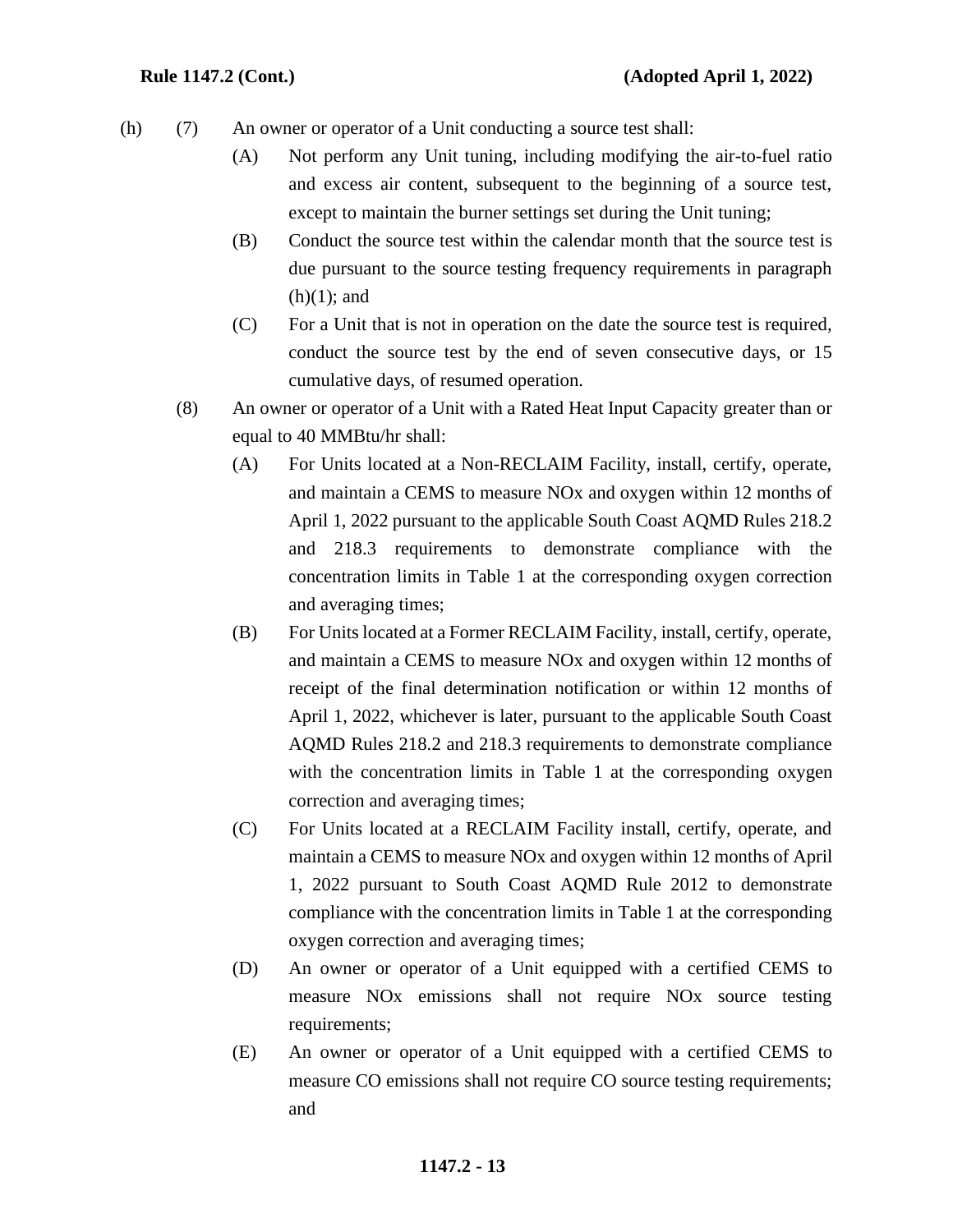- (h) (8) (F) Conduct an annual relative accuracy test audit (RATA) required by any applicable South Coast AQMD rule or certification procedure for CEMS certification, operation, monitoring, reporting, and notification; 40 CFR Part 75 Subpart E; or 40 CFR Part 60 Appendix B Specification 2, for those pollutants monitored by a CEMS.
	- (9) An owner or operator of a Unit with an exhaust emission control system that utilizes an ammonia-based chemical reagent to control NOx shall:
		- (A) Demonstrate compliance quarterly with any ammonia limit established in the permit of the Unit, according to the procedures in South Coast AQMD Source Test Method 207.1 – Determination of Ammonia Emissions from Stationary Sources, as specified by a permit condition or beginning within 12 months of a new Permit to Operate being issued, whichever is sooner;
		- (B) Demonstrate compliance annually with any ammonia limit established in the permit of the Unit, if the Unit has demonstrated compliance with the quarterly source test requirements of subparagraph  $(h)(9)(A)$  for four consecutive quarterly source tests;
		- (C) Return to the original schedule to conduct source tests quarterly pursuant to subparagraph  $(h)(9)(A)$  if a Unit fails to demonstrate compliance with the annual source test requirements of subparagraph  $(h)(9)(B)$ ;
		- (D) In lieu of complying with subparagraphs  $(h)(9)(A)$  through  $(h)(9)(C)$ , Units located at a Non-RECLAIM Facility or Former RECLAIM Facility shall install, certify, operate, and maintain a CEMS to measure ammonia and oxygen pursuant to any applicable South Coast AQMD rule or certification procedure for CEMS certification, operation, monitoring, reporting, and notification to demonstrate compliance with the ammonia permit limit of the Unit at the corresponding oxygen correction and averaging times;
		- (E) For Units that are equipped with a CEMS to measure ammonia and oxygen that is not certified pursuant to any applicable South Coast AQMD rule or certification procedure for CEMS certification, operation, monitoring, reporting, and notification, conduct periodic ammonia source testing pursuant to paragraphs  $(h)(9)(A)$  or  $(h)(9)(B)$  until the ammonia CEMS is certified; and
		- (F) For Units that are subject to paragraphs  $(h)(9)(A)$  or  $(h)(9)(B)$ , and that do not utilize a certified NOx CEMS and CO CEMS shall conduct source testing for NOx and CO concurrently with source testing for ammonia.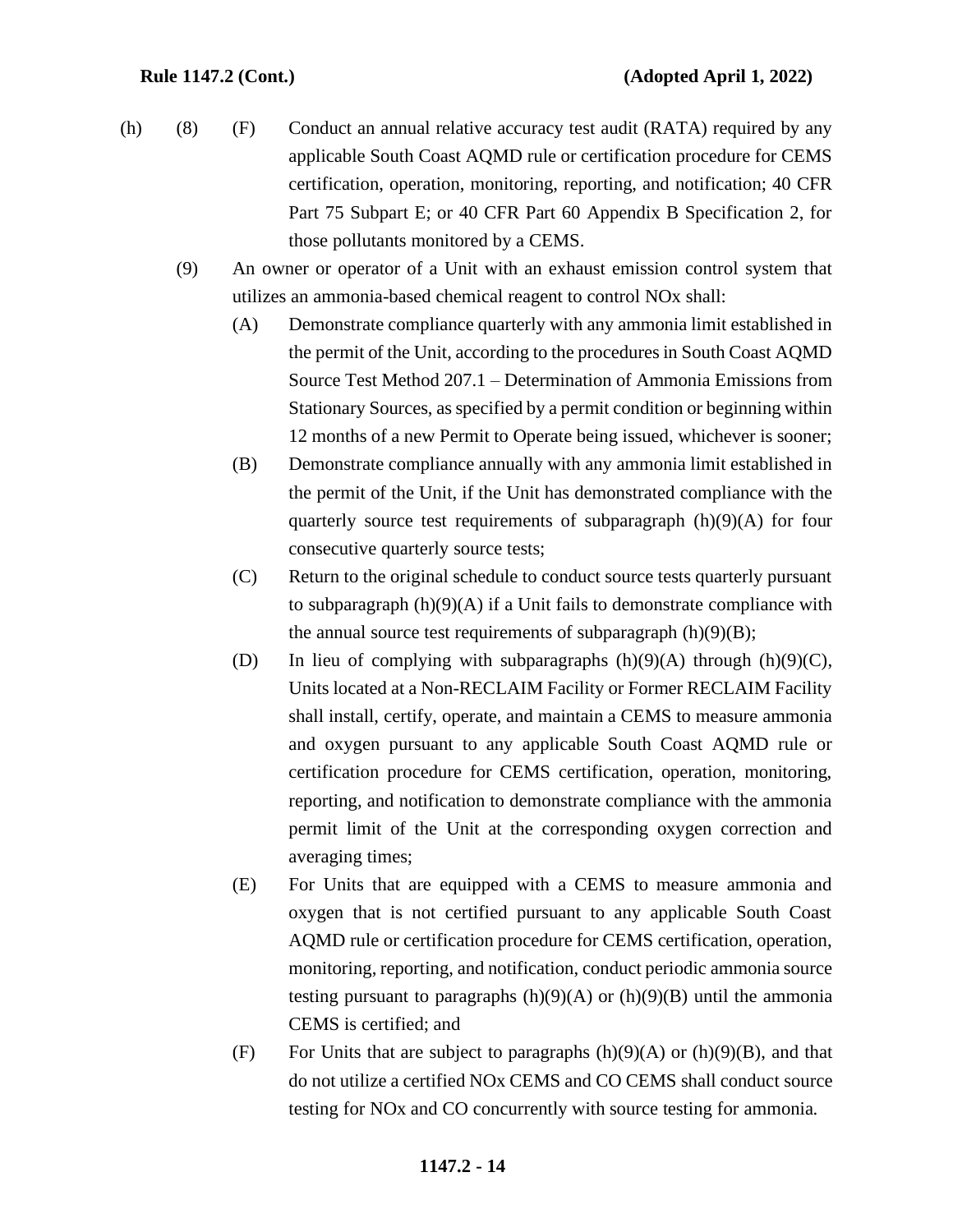- (h) (10) Compliance determinations approved by the Executive Officer shall be used to establish the basis for subsequent source testing frequency, including any compliance determinations required as part of a permit.
	- (11) All compliance determinations pursuant to paragraph  $(d)(1)$ ,  $(d)(2)$ ,  $(d)(3)$ ,  $(d)(4)$ , (d)(5), or South Coast AQMD permit concentration limits shall be calculated:
		- (A) Using a South Coast AQMD approved test protocol averaged over a period of at least 15 minutes of operation and no more than 60 consecutive minutes, or alternative time period approved by the Executive Officer;
		- (B) After Unit Startup; and
		- (C) In the normal firing range of the Rated Heat Input Capacity of the Unit.
	- (12) An owner or operator of a Unit that is subject to more than one NOx concentration limit due to varying operating temperatures may elect to comply with the higher NOx concentration limit.
	- (13) An owner or operator of multiple Units operating in-series with a common exhaust shall comply with the lowest NOx concentration limit of any individual Unit.
- (i) Labeling Requirements
	- (1) An owner or operator of a Unit shall display and maintain the model number and Rated Heat Input Capacity of the Unit burner on a permanent rating plate.
	- (2) The owner or operator of a Unit that is Altered shall:
		- (A) Display the new Rated Heat Input Capacity on a new permanent supplemental rating plate installed in an accessible location on the Unit or burner; and
		- (B) Determine the date of Unit Alteration pursuant to the burner age determination requirements of subdivision (f).
- (j) Reporting and Recordkeeping Requirements
	- (1) An owner or operator shall maintain on-site, for at least 5 years and make available to the Executive Officer upon request, and if applicable, source test reports and monthly records demonstrating compliance with the less than one pound NOx per day, averaged over a calendar month, demonstration requirements of subdivision (g).
	- (2) An owner or operator shall maintain operating records to demonstrate that a Unit complies with the requirements of subparagraph  $(h)(7)(C)$ .